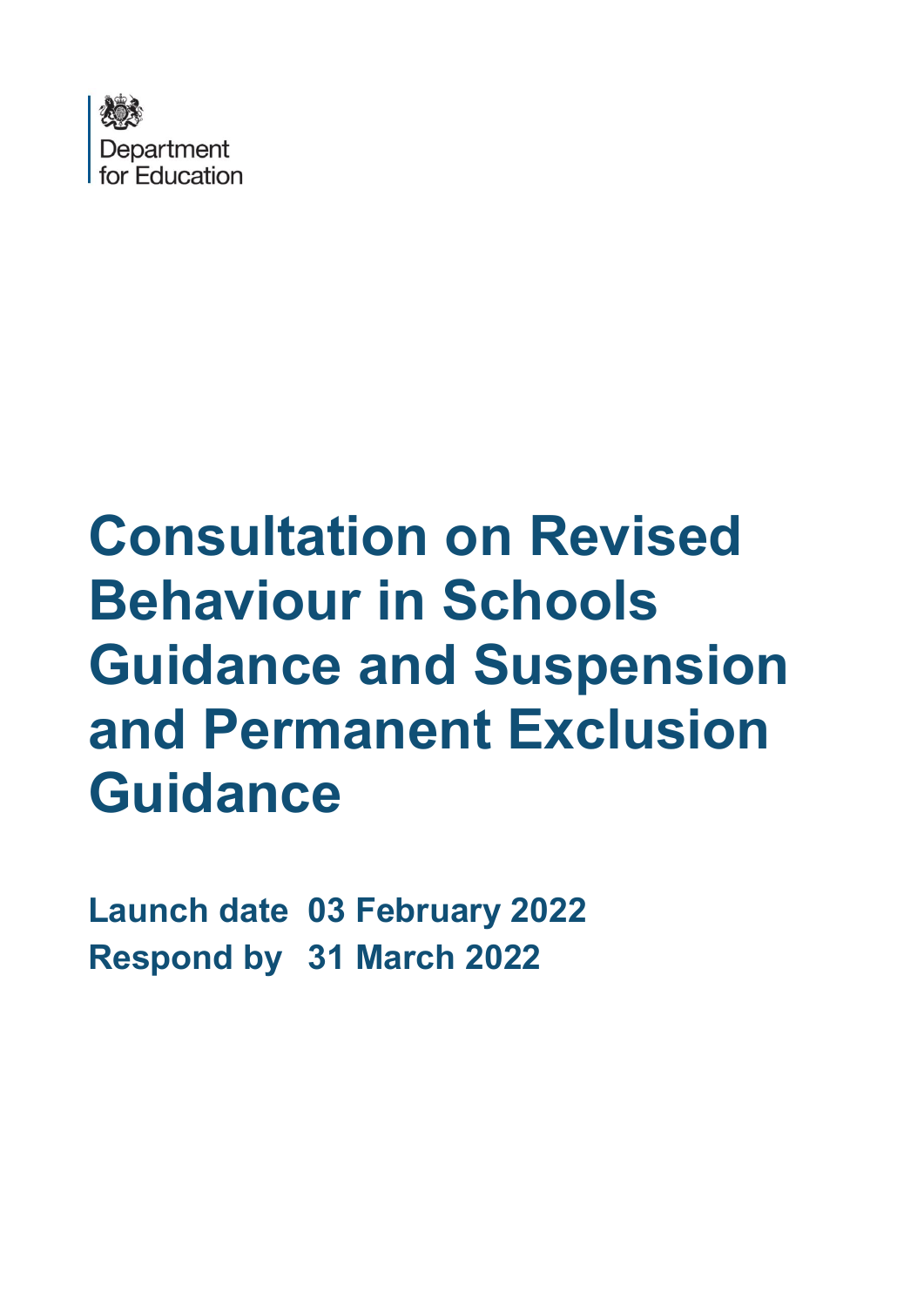# **Contents**

| Introduction                                               | 3              |
|------------------------------------------------------------|----------------|
| Who this is for                                            | 3              |
| Issue date                                                 | $\overline{4}$ |
| <b>Enquiries</b>                                           | 4              |
| <b>Additional copies</b>                                   | 5              |
| The response                                               | 5              |
| About this consultation                                    | 6              |
| <b>Deadline</b>                                            | $\overline{7}$ |
| Changes to the Behaviour in Schools Guidance               | 8              |
| Background                                                 | 8              |
| Proposal and rationale                                     | 8              |
| Questions                                                  | 10             |
| Changes to the Suspension and Permanent Exclusion Guidance | 14             |
| Background                                                 | 14             |
| Proposal and rationale                                     | 14             |
| Proposed legislation changes                               | 14             |
| <b>Additional changes</b>                                  | 15             |
| Questions                                                  | 16             |
| Proposed changes to the regulations                        | 16             |
| Proposed non-statutory changes to the guidance             | 17             |
| Equality Act 2010 duties                                   | 19             |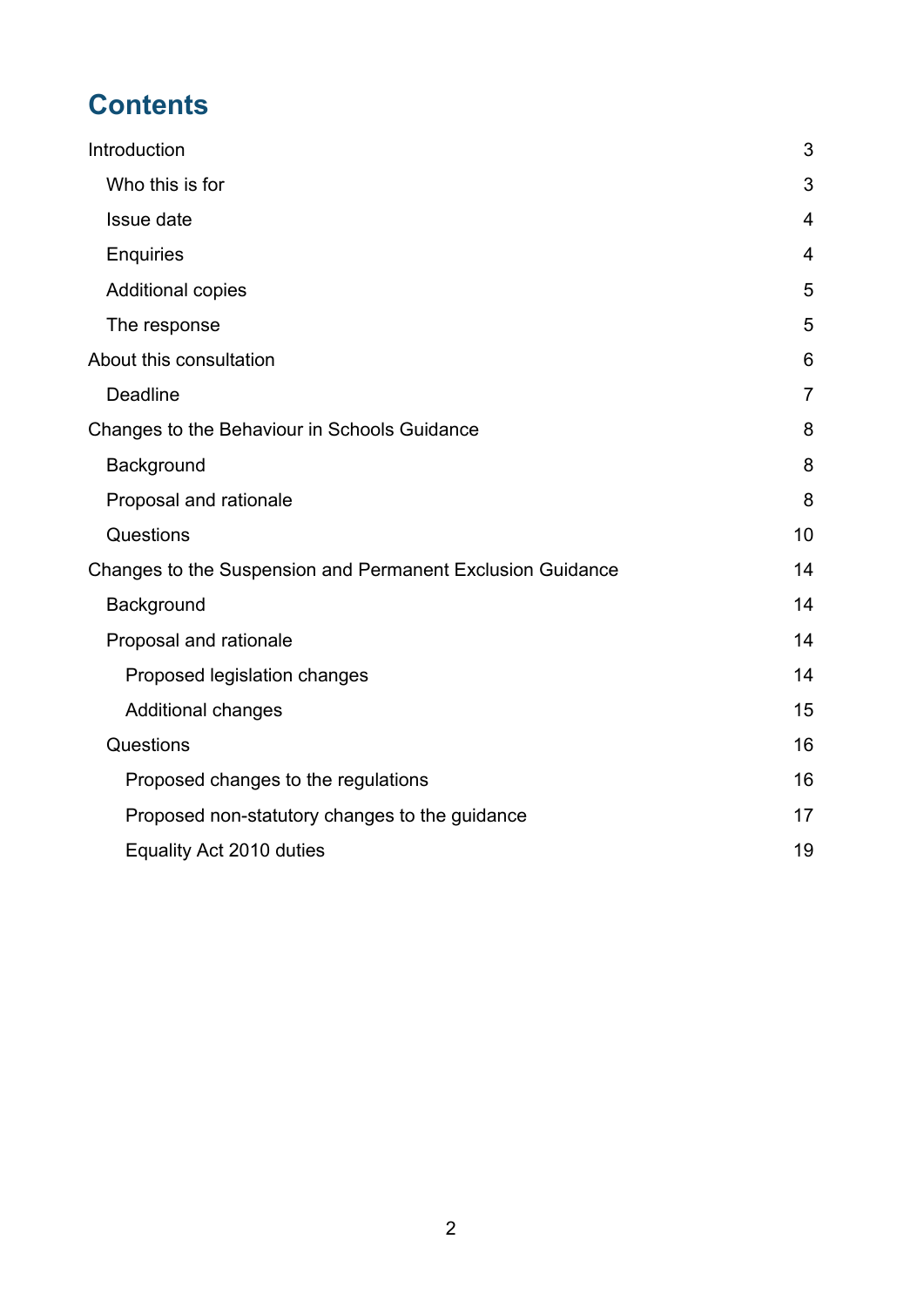# <span id="page-2-0"></span>**Introduction**

In response to the Timpson Review of School Exclusion<sup>1</sup>, the government committed to working with sector experts to publish clearer, more consistent guidance to support schools to create positive behaviour cultures and ensure suspensions and permanent exclusions are conducted in a lawful, reasonable and procedurally fair way. This consultation seeks views on proposed revisions to the Behaviour in Schools Guidance, the Suspension<sup>2</sup> and Permanent Exclusion Guidance and associated changes to regulations.

The revised Behaviour in Schools Guidance provides advice to headteachers, school leaders and staff on developing and implementing a behaviour policy which creates a school culture with high expectations of behaviour.

The revised Suspension and Permanent Exclusion Guidance provides greater clarity to headteachers, independent review panels and governing boards on their responsibilities when considering suspensions and permanent exclusions and reflects proposed changes to the School Discipline (Pupil Exclusions and Reviews) (England) Regulations 2012. We have also provided best practice on areas such as managed moves and offsite direction to clarify the use of these interventions to schools, governing boards and local authorities.

# <span id="page-2-1"></span>**Who this is for**

Changes to the *Behaviour in Schools Guidance*:

- School leaders, school staff and governing boards<sup>3</sup> of maintained schools, academy schools, free schools, non-maintained special schools, pupil referral units (PRUs), alternative provision (AP) academies and AP free schools
- Parts of this guidance will also be relevant to independent schools
- Foundations, sponsors and others such as diocesan authorities with an interest in the governance of schools
- Organisations supporting governing bodies to develop more effective governance, including training providers developing learning and development programmes for governance
- Local authorities

1

[https://assets.publishing.service.gov.uk/government/uploads/system/uploads/attachment\\_data/file/80786](https://assets.publishing.service.gov.uk/government/uploads/system/uploads/attachment_data/file/807862/Timpson_review.pdf) [2/Timpson\\_review.pdf](https://assets.publishing.service.gov.uk/government/uploads/system/uploads/attachment_data/file/807862/Timpson_review.pdf)

<sup>2</sup> The term 'suspension' refers to fixed-period exclusions

 $3$  The term 'governing body' means the governing body of a maintained school, the academy trust of an academy or the management committee of a PRU.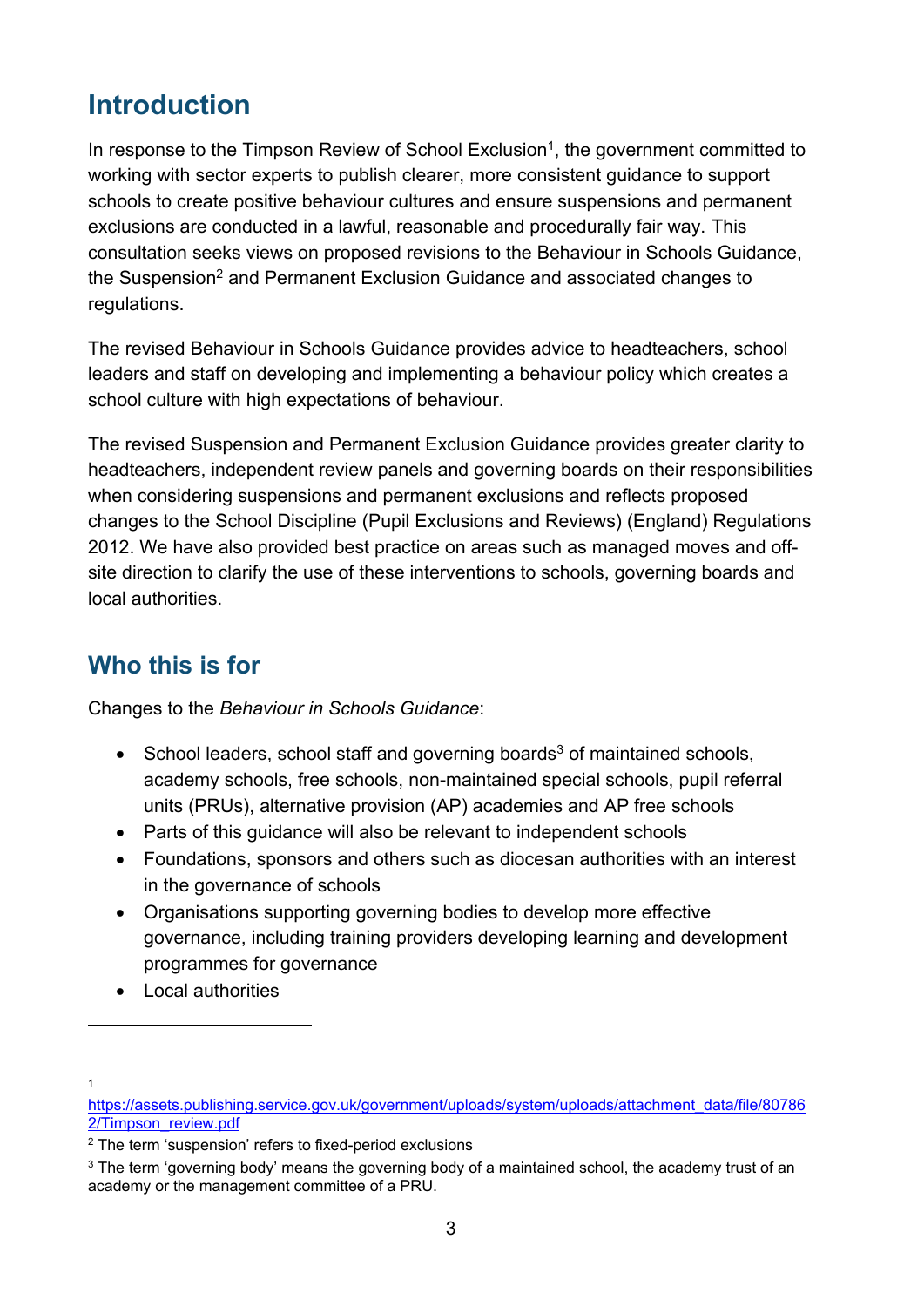- $\bullet$  Parents<sup>4</sup>
- Pupils
- Teaching unions
- Unions that represent other school staff
- Organisations representing pupils and their parents

Changes to the *Suspension and Permanent Exclusion Guidance*:

- Headteachers and governing boards of maintained schools, academy schools, free schools, PRUs, AP academies and AP free schools
- Local authorities
- Independent Review Panel (IRP) members
- Clerks to IRPs
- Parents
- Pupils
- Teaching unions
- Unions that represent other school staff
- Organisations representing pupils and their parents
- Social workers and virtual school heads

# <span id="page-3-0"></span>**Issue date**

The consultation was issued on 3<sup>rd</sup> February 2022 and can be completed online <u>here</u>.

# <span id="page-3-1"></span>**Enquiries**

If your enquiry is related to the policy content of the consultation you can contact the team by email: behaviourandexclusions.consultation@education.gov.uk

If your enquiry is related to the DfE e-consultation website or the consultation process in general, you can contact the DfE Ministerial and Public Communications Division by email: [Consultations.Coordinator@education.gov.uk](mailto:Coordinator.CONSULTATIONS@education.gov.uk) or by telephone: 0370 000 2288 or via the [DfE Contact us page.](https://www.education.gov.uk/help/contactus)

<sup>4</sup> The term 'parents' also includes carers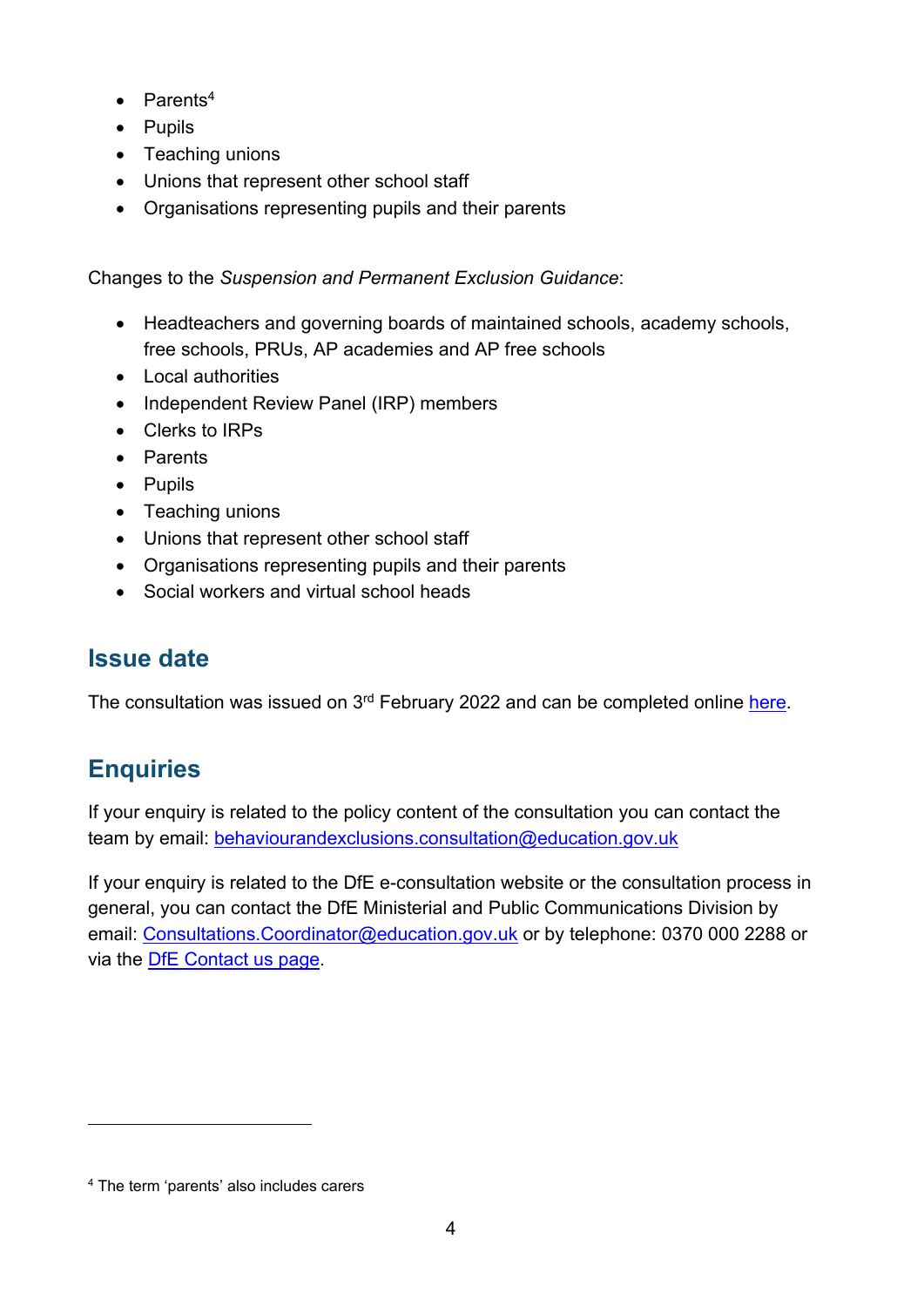# <span id="page-4-0"></span>**Additional copies**

Additional copies are available electronically and can be downloaded from GOV.UK DfE [consultations.](https://www.gov.uk/government/publications?keywords=&publication_filter_option=consultations&topics%5B%5D=all&departments%5B%5D=department-for-education&official_document_status=all&world_locations%5B%5D=all&from_date=&to_date=&commit=Refresh+results)

# <span id="page-4-1"></span>**The response**

The results of the consultation and the Department's response will be published on [GOV.UK](https://www.gov.uk/government/publications?departments%5B%5D=department-for-education&publication_filter_option=consultations) in spring 2022. The revised guidance documents will come into force in school year 2022/23.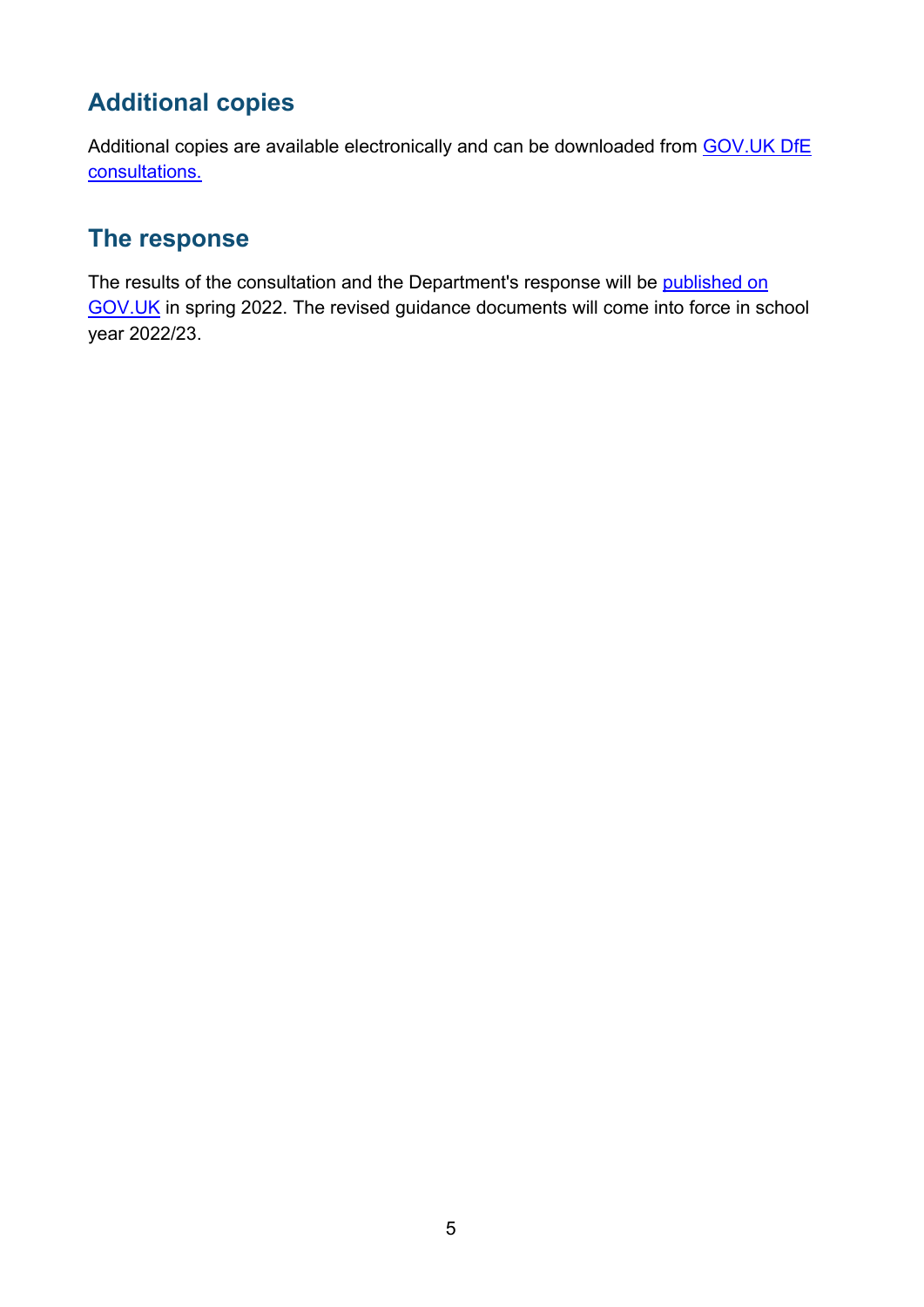# <span id="page-5-0"></span>**About this consultation**

This consultation seeks feedback on revisions to the following documents:

#### **Behaviour in Schools Guidance**

The revised Behaviour in Schools Guidance aims to provide schools with practical advice and information to support them to effectively improve and maintain high standards of behaviour.

#### **Suspension and Permanent Exclusion Guidance**

The proposed revisions to the School Discipline (Pupil Exclusions and Reviews) (England) Regulations 2012 are reflected in the revised Suspension and Permanent Exclusion Guidance.

The Suspension and Permanent Exclusion Guidance sets out a number of proposed legislative changes to provide greater clarity around when a suspension or permanent exclusion cannot be withdrawn, expanding the headteacher's duty to inform relevant professionals of their decision to suspend or permanently exclude a pupil and regulating remote meetings for governing boards and independent review panels. The guidance also includes information on the use of managed moves, examination of data by governing boards and off-rolling.

We have sought to improve the clarity of these documents and ensured that they are consistent with other government guidance, such as the Mental Health and Behaviour in Schools Guidance $^5$  and Keeping Children Safe in Education guidance (KCSIE) $^6$ .

Changes to both documents have been made based on feedback through the call for evidence on behaviour management strategies, in-school units and managed moves launched in June 2021 and views shared during wider stakeholder engagement. We have also considered evidence gathered during the Timpson Review of School Exclusion.

Draft versions of the revised Behaviour in Schools Guidance (2022) and Suspension and Permanent Exclusion Guidance (2022) have been published alongside this consultation, and the two guidance documents should be read in conjunction.

We would like to hear your views on our proposals. By participating in this consultation, you will enable us to improve the *Behaviour in Schools Guidance* and S*uspension and Permanent Exclusion Guidance* in line with the Government's vision. Clear and effective guidance will support schools and local authorities to offer every child, regardless of

<sup>5</sup> https://www.gov.uk/government/publications/mental-health-and-behaviour-in-schools--2

<sup>6</sup> https://www.gov.uk/government/publications/keeping-children-safe-in-education--2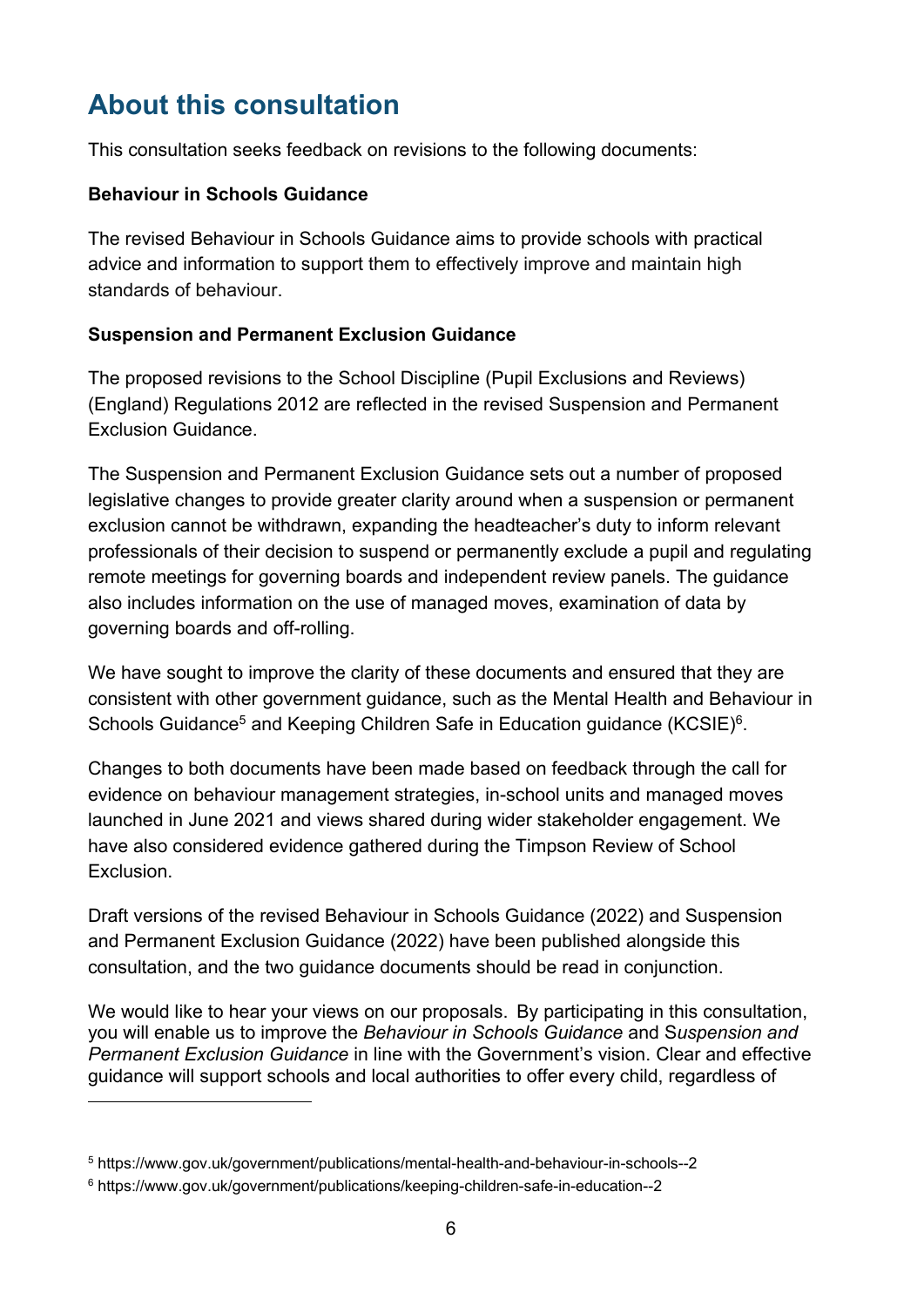their background, an excellent education in a calm, orderly, safe and supportive environment and use suspensions and permanent exclusions in a lawful, reasonable and procedurally fair way.

# <span id="page-6-0"></span>**Deadline**

The consultation closes on 31<sup>st</sup> March 2022.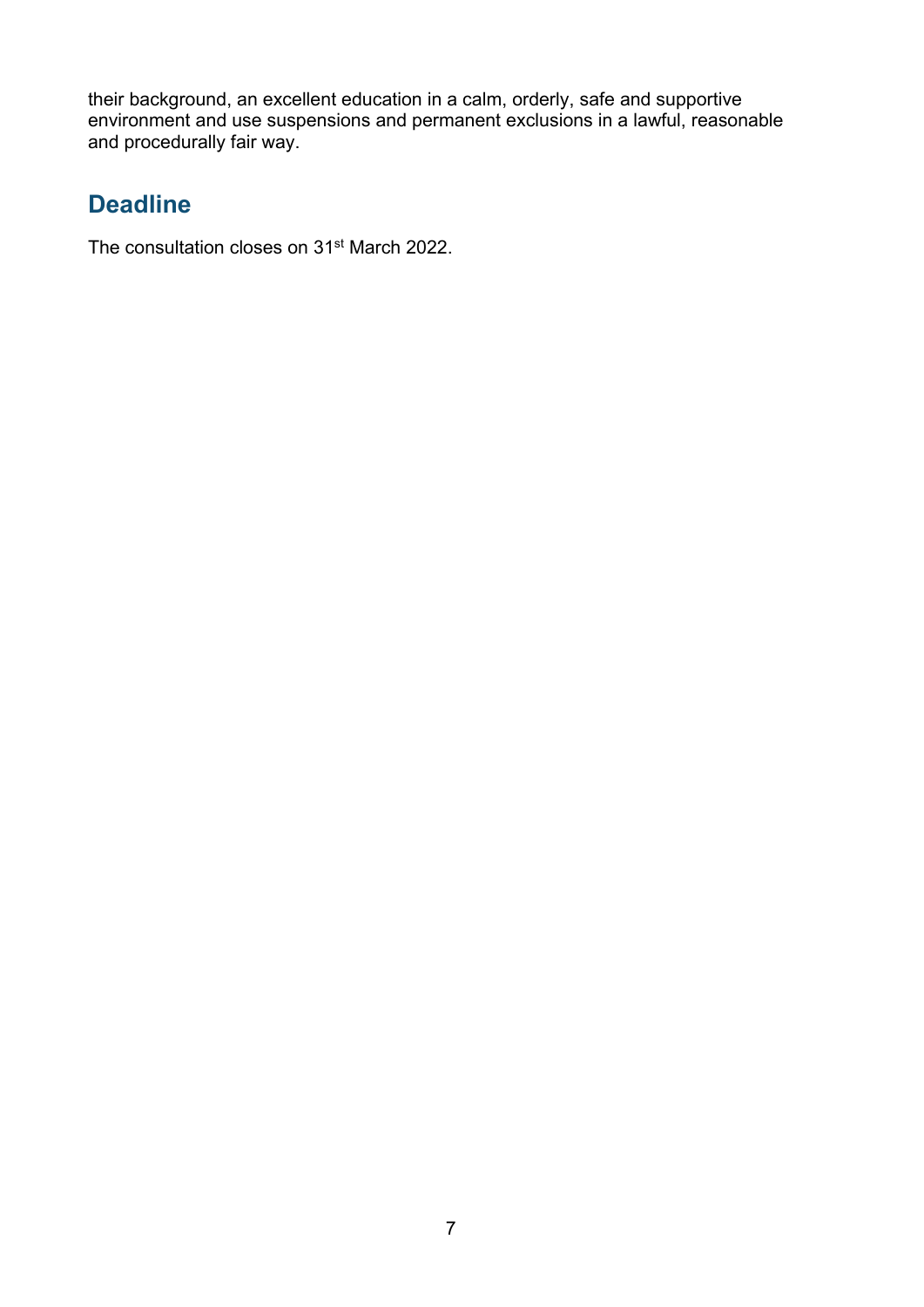# <span id="page-7-0"></span>**Changes to the Behaviour in Schools Guidance**

## <span id="page-7-1"></span>**Background**

The Government is clear that good behaviour is key to school improvement and we will support headteachers to create calm, orderly, safe and supportive school environments. Disorderly classrooms have a significant impact on children's ability to learn and can have an effect on a child's mental health and wellbeing.

The current Behaviour and Discipline Guidance was last substantially revised in 2011, with updates in 2014 and 2016. This guidance outlined the responsibilities schools have in developing a behaviour policy and provided a guide to the law on the authority of school staff to sanction pupils.

The revised guidance, named *Behaviour in Schools Guidance*, provides further advice which reflects the importance of the proactive and preventative work that schools can undertake to ensure high standards of behaviour. This includes recognising the importance of school culture, and how this is developed through the behaviour policy and the engagement of pupils. Additional guidance is provided on how to design and implement behaviour policies which set out high expectations of behaviour and support all pupils to meet them.

## <span id="page-7-2"></span>**Proposal and rationale**

The *Behaviour in Schools Guidance* has been rewritten to more effectively support schools to maintain high standards of behaviour and provide more practical advice for all school staff. The revised guidance is organised into four themes to support schools to address behaviour at all stages.

#### **Creating and maintaining high standards of behaviour**

**Section one** looks at how to create and maintain high standards of behaviour, with a focus on developing a clear vision of what expected behaviour looks like and the strong leadership needed to implement this vision. This chapter draws upon the findings of Tom Bennett's review 'Creating a culture' (2017) to provide practical guidance on how to create a whole-school environment in which pupils are more likely to behave well. It also addresses how all staff should explicitly teach and exemplify positive behaviour, to ensure pupils know what is expected of them and how to achieve it.

There is guidance on developing and communicating the behaviour policy and the role and expectations of school leaders, staff, pupils and parents to help create and maintain behaviour standards in schools. This includes a specific section on how pupils with special educational needs and disabilities (SEND) should be supported to meet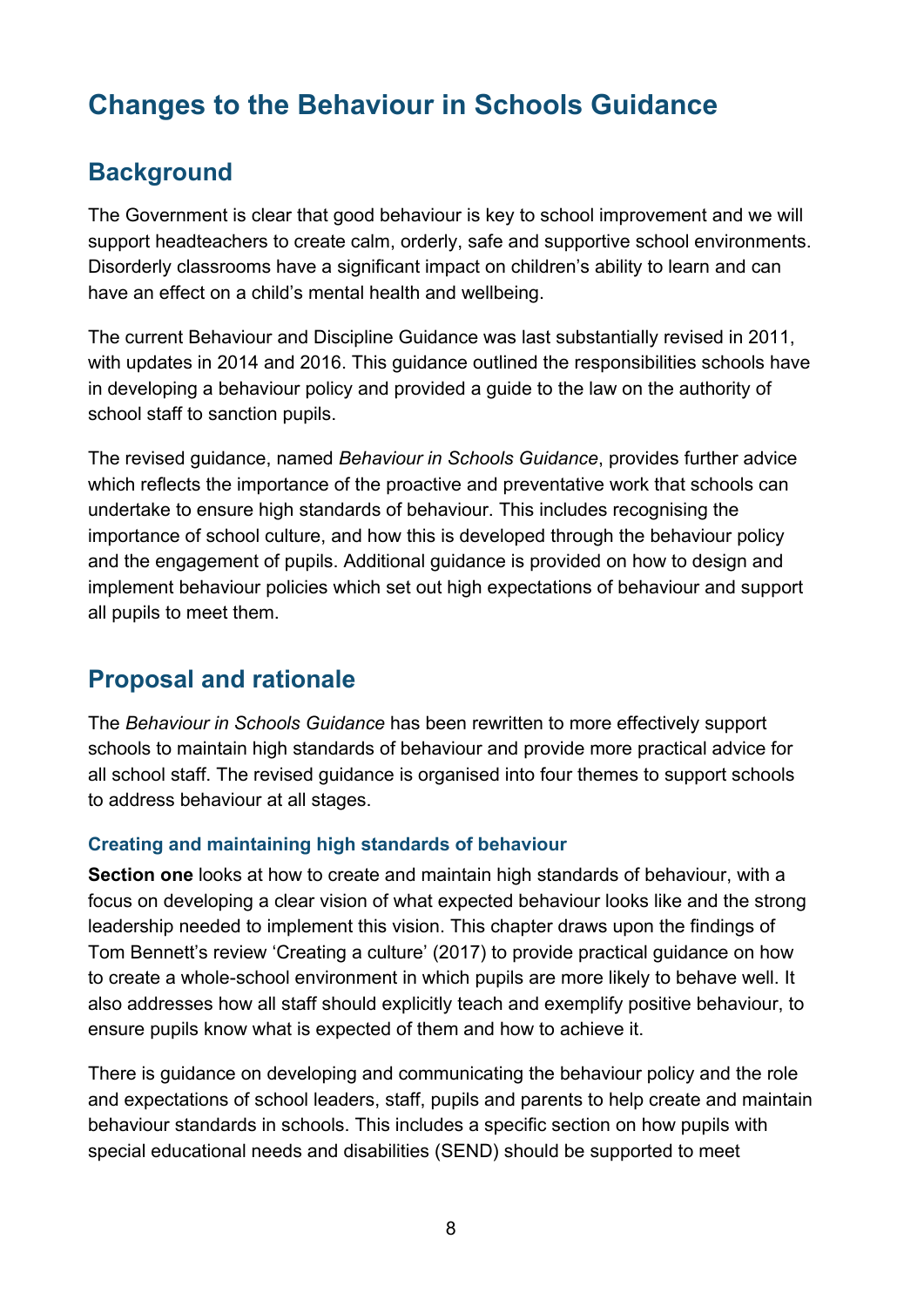behavioural standards and the related duties of schools in the Children and Families Act 2014 and the Equality Act 2010.

The concept of a national minimum expectation of behaviour benchmarks behaviour expectations across schools in alignment with Ofsted's good grade description for behaviour and attitudes.

The guidance indicates how rewards and positive recognition should be applied consistently and clearly to reinforce the expectations and routines of the school's behaviour culture.

#### **After incidents of misbehaviour**

**Section two** sets out how schools should respond robustly to incidents of misbehaviour in order to deter further incidents, restore order and protect pupils from further disruption or harm. It provides guidance on how schools can use sanctions lawfully. It also outlines how sanctions should be applied in a fair and consistent manner and the relationship between sanctions and pupils with SEND. A small section signals how schools should support pupils following behavioural incidents and the pastoral support that may be required.

There is comprehensive advice on removal rooms, how they should be used where necessary and the difference between a removal room and separation spaces. There is also information on the governance of removal rooms and what schools should consider when removing pupils with SEND or who are otherwise vulnerable.

#### **Preventing recurrence of misbehaviour**

**Section three** looks at how schools can prevent the recurrence of misbehaviour and reduce the likelihood of suspension and permanent exclusion. Along with guidance on early intervention strategies that can help pupils better manage their behaviour, there is information on how schools can monitor and evaluate their behaviour policy. The section on in-school units (ISU) includes a definition, the aims of an ISU and what good governance of these units looks like.

#### **Responding to specific behavioural incidents**

**Section four** focuses on how schools should respond to specific behaviour incidents. It provides guidance to schools on their authority to respond to misbehaviour and their duties relating to safeguarding and protecting the welfare of all pupils with clear reference to KCSIE guidance. It also includes advice on criminal behaviour and behaviour outside the school premises, building on the 2016 guidance.

The guidance covers how schools should respond to incidents of sexual violence and sexual harassment, including the importance of addressing inappropriate behaviour to prevent it leading to a culture of unacceptable behaviours and an unsafe environment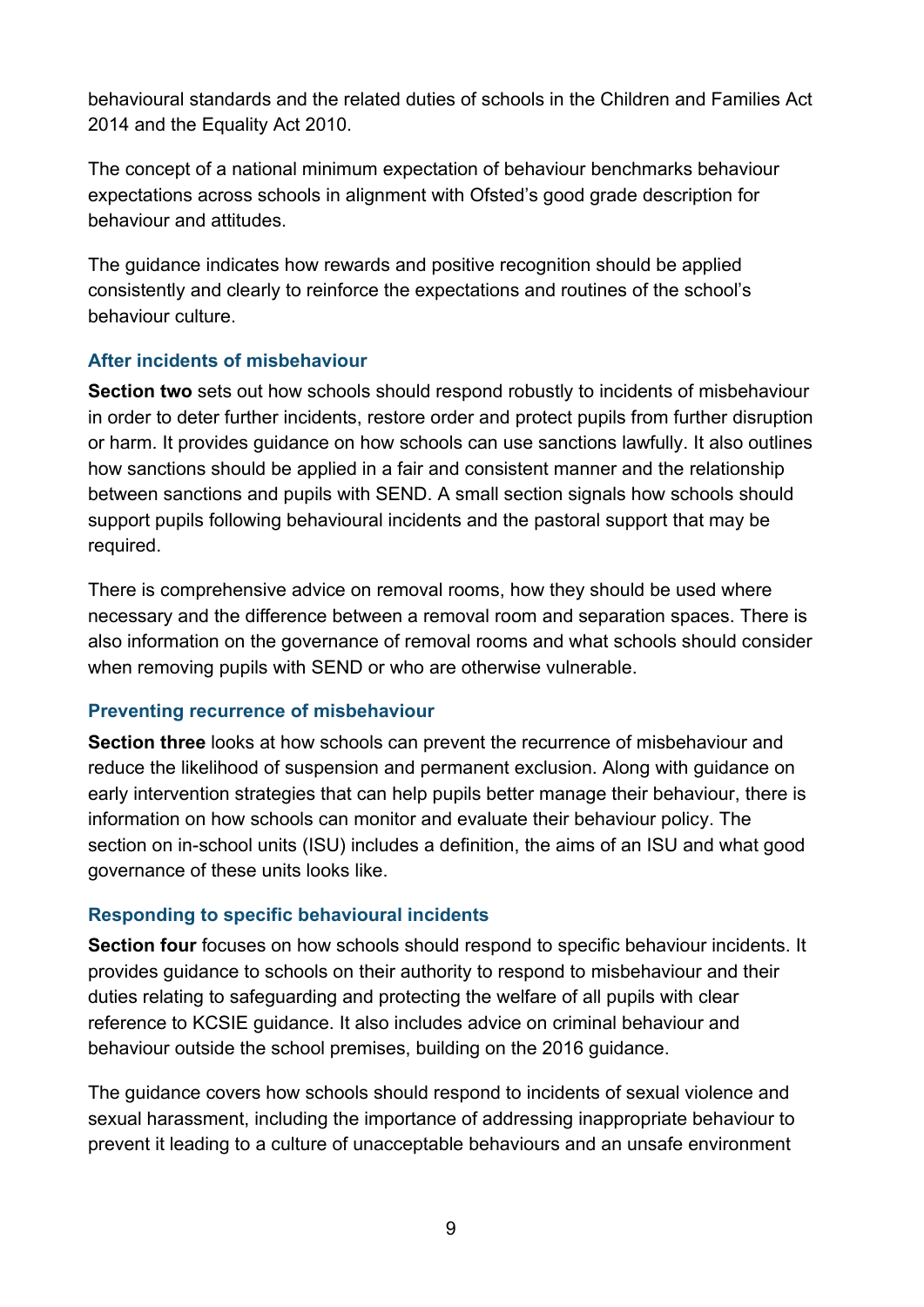for children, in line with current safeguarding guidance. It also supports schools in addressing behaviour incidents which occur online.

The guidance recognises headteachers' autonomy in setting a policy on mobile phones within their school. It outlines that any policy on mobile phones should take into account the need for phones to be used for reasons such as medical grounds or to enable children with SEND to access the curriculum.

# <span id="page-9-0"></span>**Questions**

#### **Section one – creating and maintaining high standards of behaviour**

- 1. Paragraphs 7–8 outline what should be included in a school behaviour policy, for example information on purpose, leadership & management, school systems and pupil support. **Do you agree with this approach? If not, please explain why.**
- 2. In paragraph 12, we propose a new national minimum expectation of behaviour which gives schools the ability to set a benchmark for behavioural standards. This sets out high standards of expectations from schools - for example, pupil behaviour not routinely disrupting teaching, routines, and leaders visibly and consistently supporting all staff to implement the school behaviour policy. **Do you agree with this approach? If not, please explain why.**
- 3. Paragraphs 13-15 outline how schools should adopt a whole school approach to behaviour so it can be consistently and fairly implemented across the whole school, with all staff adhering to the same expectations. **Do you agree with this approach? If not, please explain why.**
- 4. Paragraphs 33-37 set out the approach to behaviour expectations for pupils with SEND so that everyone can feel they belong in the school community and expectations are not lowered for any pupils. **Do you agree with this approach? If not, please explain why.**
- 5. We outline in paragraphs 31-32 the crucial role of parents in helping schools develop and maintain good behaviour. We suggest that parents should be encouraged to know the school behaviour policy and take part in the life of the school. There is also an expectation that schools should build and maintain positive relationships with parents. **Do you agree with this approach? If not, please explain why.**
- 6. We are aware that schools often gather feedback from pupils to hear their views on the school's behaviour policy and wider culture. **What is the best way to capture pupil voice and what is the impact on the behaviour standards?**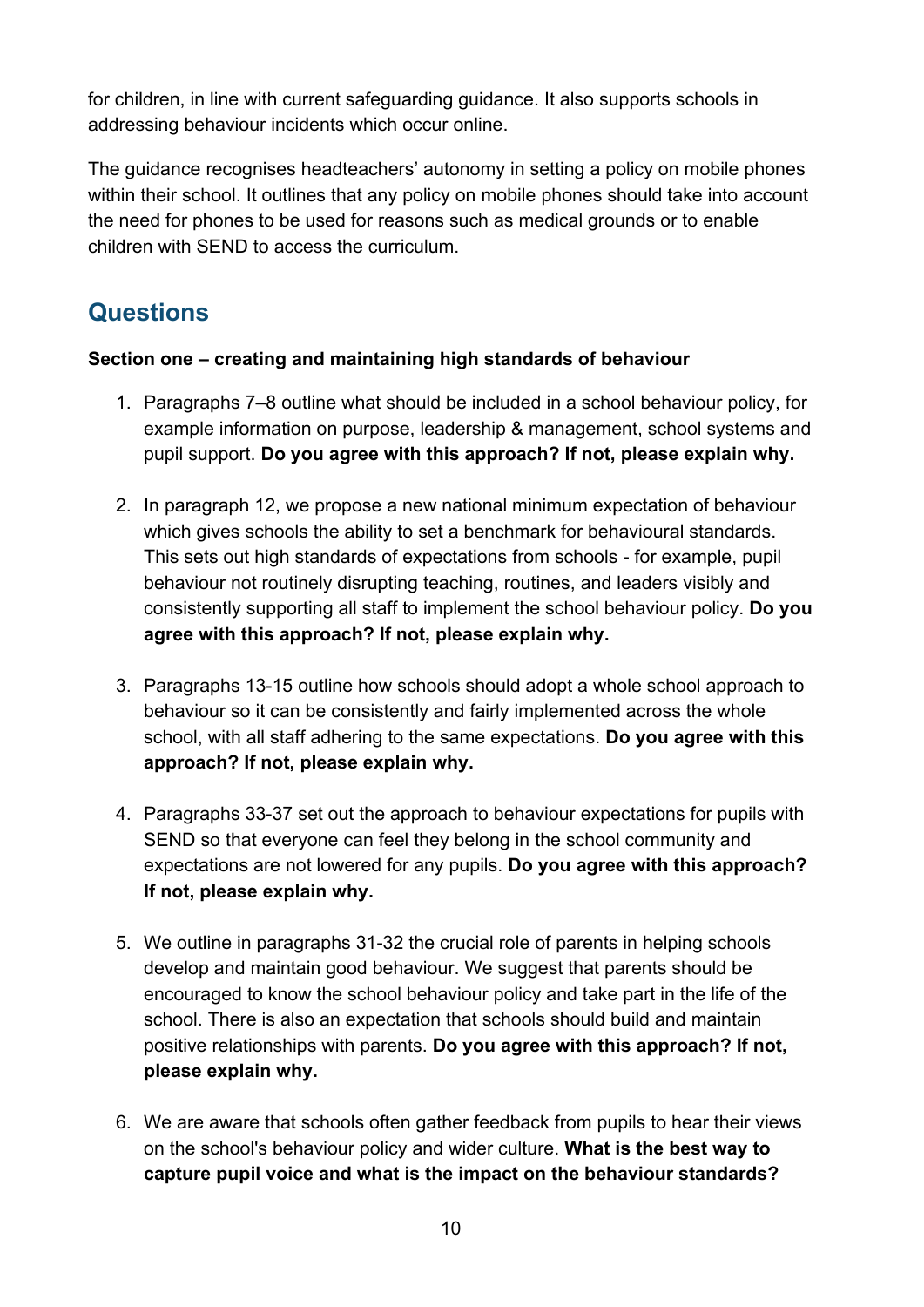7. **What would be the workload implications for schools and in particular teachers in developing and implementing a behaviour policy as outlined in section one of the guidance?**

#### **Section two – after incidents of misbehaviour**

- 8. The guidance offers advice on de-escalation techniques to help prevent further behaviour issues arising and recurring, for instance schools may use pre-agreed scripts and phrases to help calmly restore order. **What other de-escalation techniques could be used by schools?**
- 9. Paragraphs 77-78 outline the support that schools may want to provide to pupils following behaviour incidents or a pattern of incidents. This includes engagement with the pupil or parents or inquiries into circumstances at home, conducted by the Designated Safeguarding Lead or a deputy. **What other pastoral support should schools consider when trying to support students following behaviour incidents?**
- 10.As set out in paragraph 79, removal (sometimes known as isolation) is now defined as "where a pupil, for disciplinary reasons, is required to spend a limited time out of the classroom, at the instruction a member of staff". The guidance says: "The use of removal should allow for continuation of the pupil's education in a supervised setting"**. Do you agree with this definition and guidance? If not, please explain why.**
- 11.As set out in paragraph 82, removal should be distinguished from the use of separation spaces (sometimes known as sensory or nurture rooms) for nondisciplinary reasons. These generally involve focused, in-school, teacher-led interventions for small groups of pupils with identified SEN or other needs: for instance, where a pupil is taken out of the classroom to regulate their emotions because of identified sensory overload. **Do you agree with this approach? If not, please explain why.**
- 12.In paragraph 81, we outline that removal should only be used as a last resort to:
	- a. restore order and calm following an unreasonably high level of disruption
	- b. enable disruptive pupils to be taken to a place where education can be continued in a managed environment.

**Do you agree with these reasons? If not, please explain why.**

13.Paragraph 83 outlines the ways in which headteachers should govern the use of removal: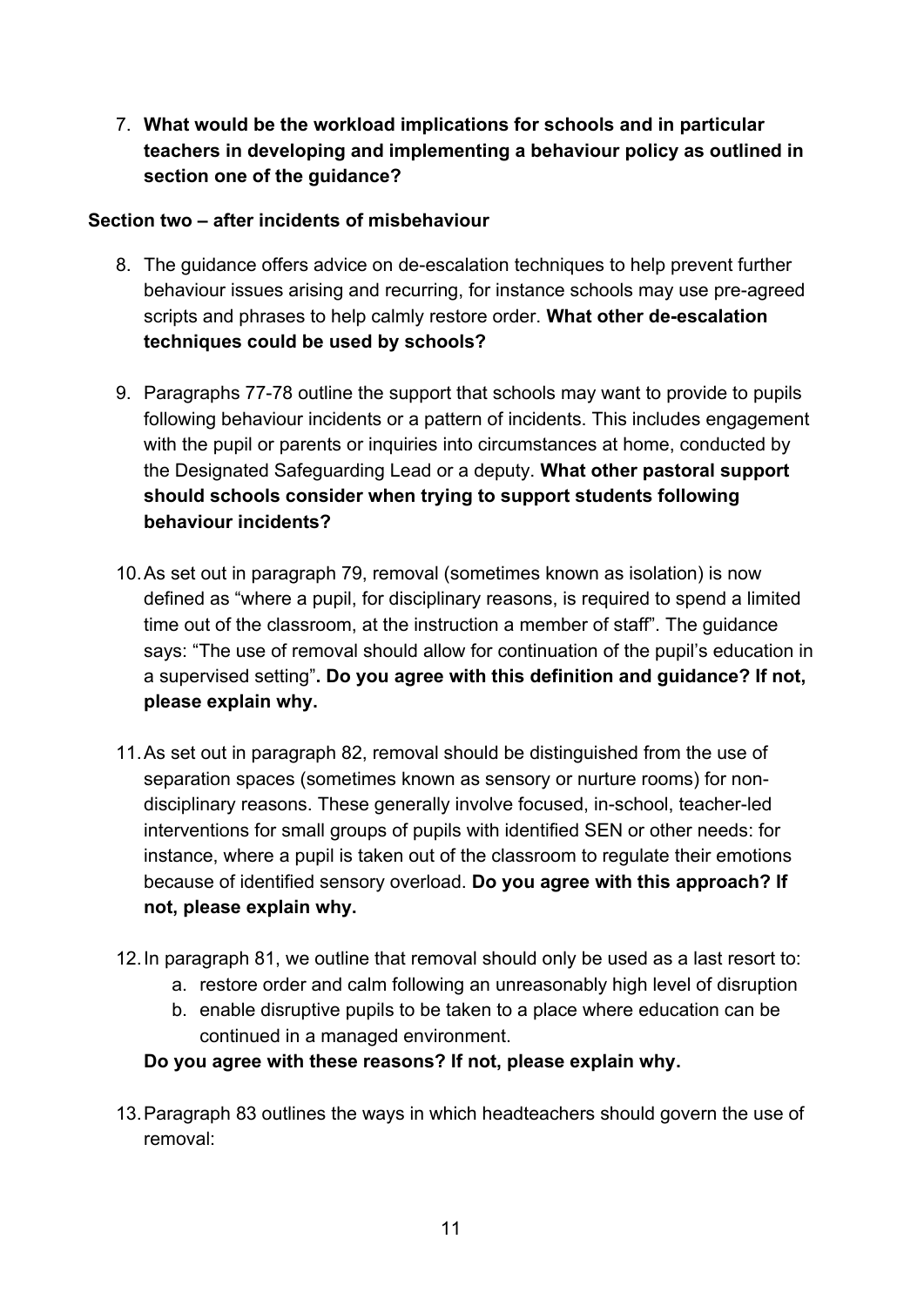- a. maintain overall strategic oversight of the school's arrangements for any removals, as set out in the school's behaviour policy;
- b. make sure the reasons that may lead to pupils being removed are transparent and known to all staff and pupils;
- c. outline in the behaviour policy the principles governing the length of time that it is appropriate for a pupil to be in removal;
- d. ensure that the removal location is in an appropriate area of the school, that the room is stocked with appropriate resources, and is a suitable place to learn, and is staffed by suitably trained members of staff;
- e. design a clear process for the re-integration of any pupil in removal into the classroom when appropriate and safe to do so.

#### **Do you agree with these proposals? If not, please explain why.**

- 14.Paragraphs 84-85 outline that schools should monitor who is removed from classrooms and frequently review this data to identify any patterns relating to any individual pupil and pupils with protected characteristics. **Do you agree with this approach? If not, please explain why.**
- 15.Paragraph 86 outlines the specific actions schools should take when dealing with individual removal cases. Both include clear reference to pupils with SEND and their specific needs. **Do you think the updated advice provides helpful guidance to schools on the decision-making process over using removal where necessary for pupils with SEND? If not, please explain why.**

#### **Section three – preventing recurrence of misbehaviour**

- 16.Paragraphs 96-100 outline how schools should adopt a range of initial intervention strategies to help pupils manage their behaviour and help to reduce the likelihood of suspension and permanent exclusion. We list a range of interventions including providing mentors, in-school units and engagement with parents. **What other types of early intervention work well to address behaviour issues?**
- 17.Paragraph 101 outlines our definition of an in-school behaviour unit as "planned interventions that take place in small groups outside of normal lessons. The approach taken in such a unit should be aligned to the culture of the whole school and delivered in line with the school's behaviour policy". **Do you agree with this definition? If not, please explain why.**
- 18.Paragraph 105 outlines factors and processes schools should consider when developing an in-school behaviour unit which includes the following:
	- Referring pupils based on their needs, including sharing information on previous behaviour incidents with multi-agency partners if appropriate and consulting with parents on the in-school behaviour unit placement.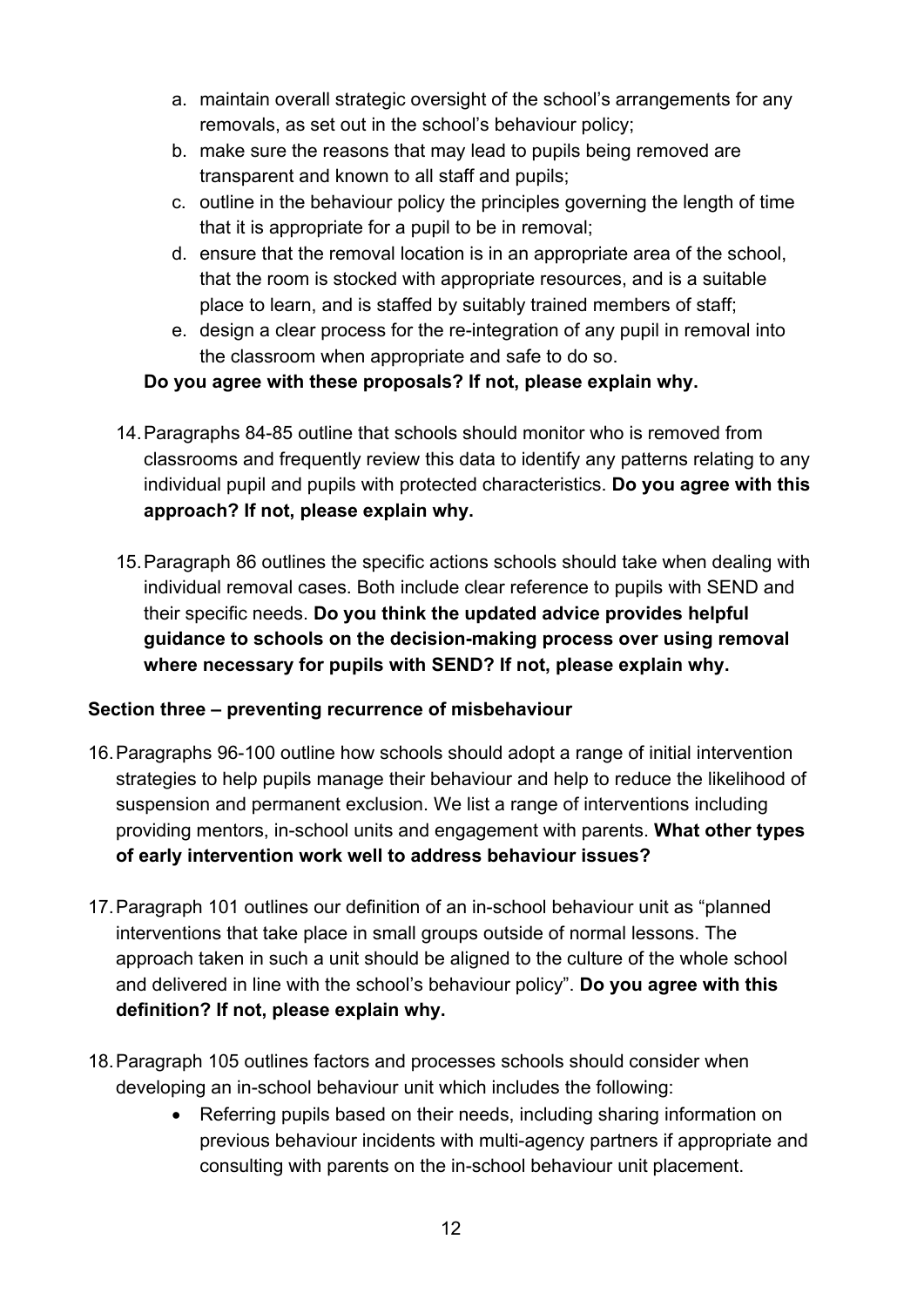- Delivering a broad and balanced curriculum offer that aligns to the curriculum in mainstream lessons and supports reintegration.
- Maintaining a visible presence from school leaders to make in-school behaviour units an integral part of the school with wider school staff.

#### **Do you agree with this governance approach? If not, please explain why.**

19.Paragraph 108 also outlines how schools should re-integrate pupils back to mainstream lessons, including holding meetings and considering what support pupils may need to help them return to mainstream education. **In what additional ways should pupils be re-integrated back into mainstream lessons?**

#### **Section four – responding to specific behavioural incidents**

- 20.Paragraph 113 outlines how schools should be clear in every aspect of their culture that sexual violence and sexual harassment are never acceptable and will not be tolerated. It is especially important not to pass off any sexual violence or sexual harassment as 'part of growing up'. This is because it can lead to the normalisation of unacceptable behaviours and an unsafe environment for pupils. **How can schools practically avoid unacceptable behaviour becoming normalised?**
- 21.Schools should be clear that the same standards of behaviour are expected online as offline, including the importance of respect for others. Inappropriate online behaviour including bullying, the use of inappropriate language, the soliciting and sharing of nudes or semi-nudes, and sexual harassment should be addressed in accordance with the same principles as offline behaviour. **Do you agree with this approach? If not, please explain why.**
- 22.**Are there any particular issues you feel are not covered in the revised Behaviour in Schools Guidance?**

#### **Equalities Act Duties**

23.Under the Equality Act 2010, schools must not discriminate against, harass or victimise pupils because of: sex; race; disability; religion or belief; sexual orientation; pregnancy/maternity; or gender reassignment. **What do you consider to be the equalities impacts of the revised guidance documents on individuals with particular protected characteristics?**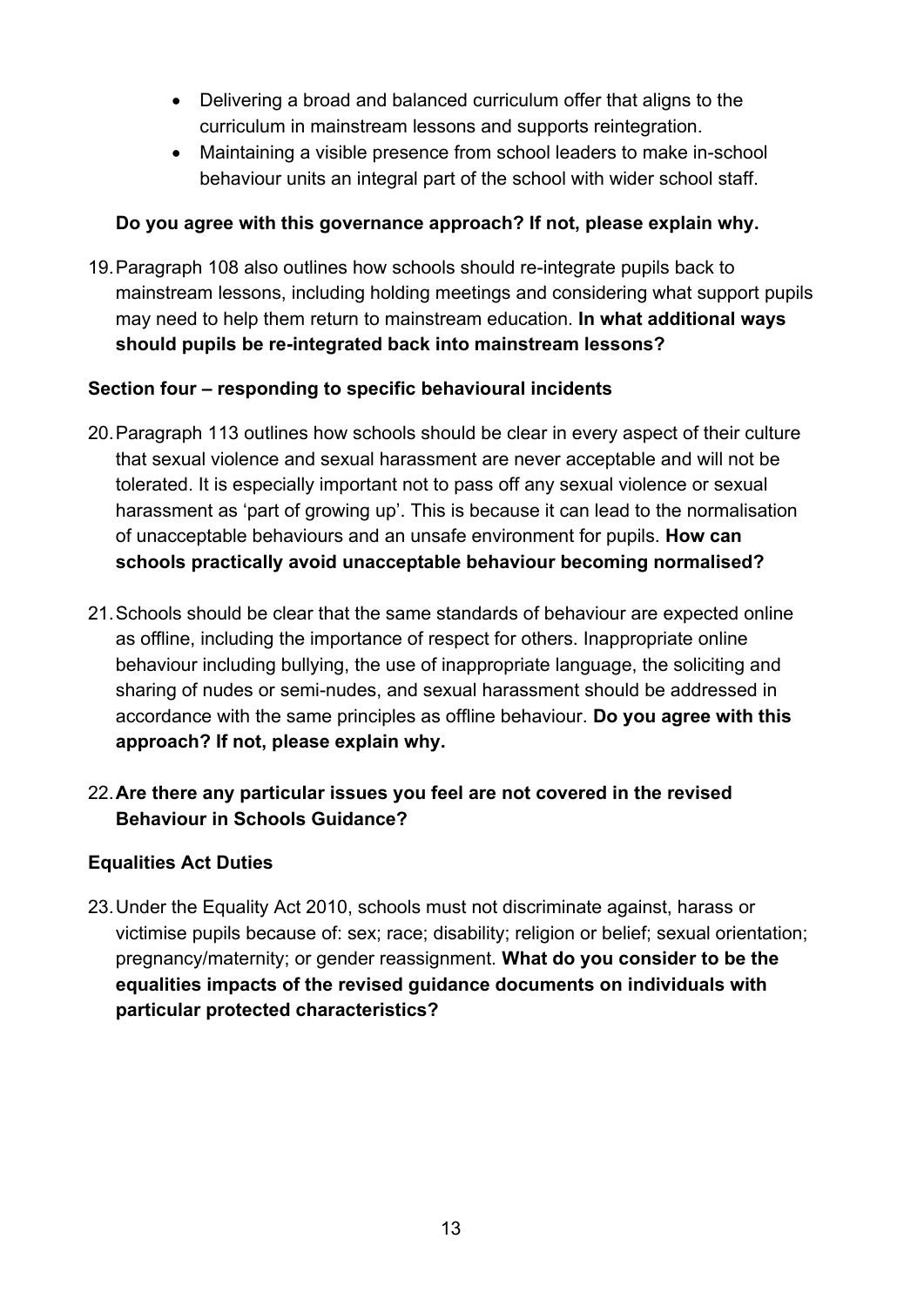# <span id="page-13-0"></span>**Changes to the Suspension and Permanent Exclusion Guidance**

## <span id="page-13-1"></span>**Background**

This Government believes that every child deserves an excellent education, regardless of their background, and schools should be calm, orderly and safe environments that support their pupils to succeed. Good behaviour in schools is essential to ensure all pupils can benefit from the opportunities provided by education, and it is important headteachers have the knowledge and confidence to suspend or permanently exclude pupils where it is warranted. It is equally important that the obligations on schools are clear and well understood, to ensure any suspension or permanent exclusion is lawful, reasonable and fair.

In 2017, the exclusions guidance was updated in a small number of areas to provide greater clarity to headteachers, governing bodies and independent review panels on their responsibilities in relation to suspension and permanent exclusion decisions. The changes included reflecting amendments to the Education (Provision of Full-Time Education for Excluded Pupils) (England) Regulations 2007 that specified a governing body's duty to arrange education from the sixth school day of a suspension is triggered by consecutive suspensions totalling more than five school days. The guidance was also updated to reflect the changes brought in by the Children and Families Act 2014 regarding the education of pupils with SEN. In addition, two non-statutory annexes were added to the guidance, one for headteachers and one for parents.

# <span id="page-13-2"></span>**Proposal and rationale**

Building on the revisions made in 2017 and the evidence gathered through the Timpson Review of School Exclusions, we are providing further clarifications to the guidance and proposing associated legislative changes.

#### <span id="page-13-3"></span>**Proposed legislation changes**

The proposed changes to the guidance which will be reflected in the School Discipline (Pupil Exclusions and Reviews) (England) Regulations 2012 are as follows:

#### **Withdrawn/rescinding suspensions and permanent exclusions**

We have specified that once a suspension has begun (that is, when the pupil is no longer attending school), the headteacher may not bring it to an end earlier than the end-date that was originally fixed, and a headteacher may not bring a permanent exclusion to an end after it has begun. This is to ensure suspensions and permanent exclusions are always reviewed by the governing board, where required.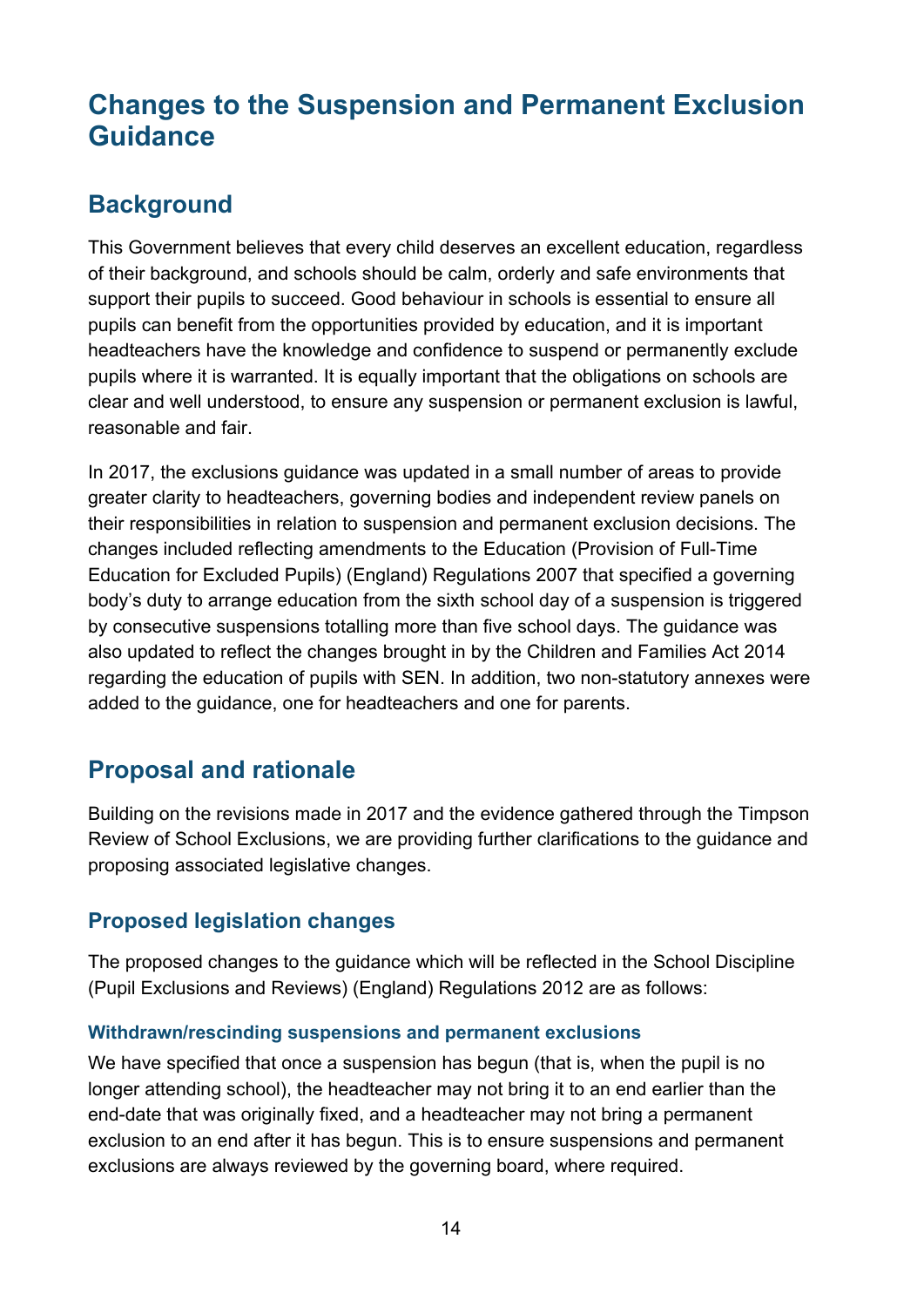#### **Social workers and Virtual School Heads (VSHs)**

We will expand the headteacher's duty to inform relevant professionals of their decision to suspend or permanently exclude a pupil, following recommendations in the Children in Need Review<sup>7</sup> and Timpson Review of School Exclusions.

The revised guidance also contains new advice about the involvement of social workers and VSHs at other stages of the exclusion process. Where a child with a social worker or a child who is looked-after is suspended or permanently excluded, their social worker or the VSH must be notified, alongside parents. If a child with a social worker or who is looked-after is moved out of their school, through a managed move, direction off-site into AP, their social worker of the VSH should be notified. Where relevant, social workers and VSHs should attend, if possible, governing board and independent review panel meetings concerning a suspension or permanent exclusion. They should also be allowed to share important information that helps the governing board or review panel understand the experiences of a pupil and their welfare. This is to allow social workers and VSHs the opportunity to raise any concerns and consider whether this decision would mean the level of risk to a child may change and act accordingly.

#### **Remote meetings**

We would like to consult on a permanent change to regulate remote meetings for governing boards and independent review panels so that they can remain a permanent option in any circumstances. This is a measure that would benefit governing boards, parents and pupils and enable schools to meet the statutory timescales sooner for such reviews as set out in the School Discipline (Pupil Exclusions and Reviews) (England) Regulations 2012.

#### <span id="page-14-0"></span>**Additional changes**

Other changes to the Suspension and Permanent Exclusion Guidance that do not require changes to legislation are as follows:

#### **Managed moves**

We have provided new guidance which sets out the department's expectations on how managed moves should be used. A managed move should only be offered as a permanent transfer, and only when the pupil has been attending the proposed new school under an off-site direction and a review of the direction has established that the pupil has settled well into the school and should remain there on a permanent basis. The system we have described in the revised guidance is lawful but, depending upon

<sup>7</sup> <https://www.gov.uk/government/publications/review-of-children-in-need>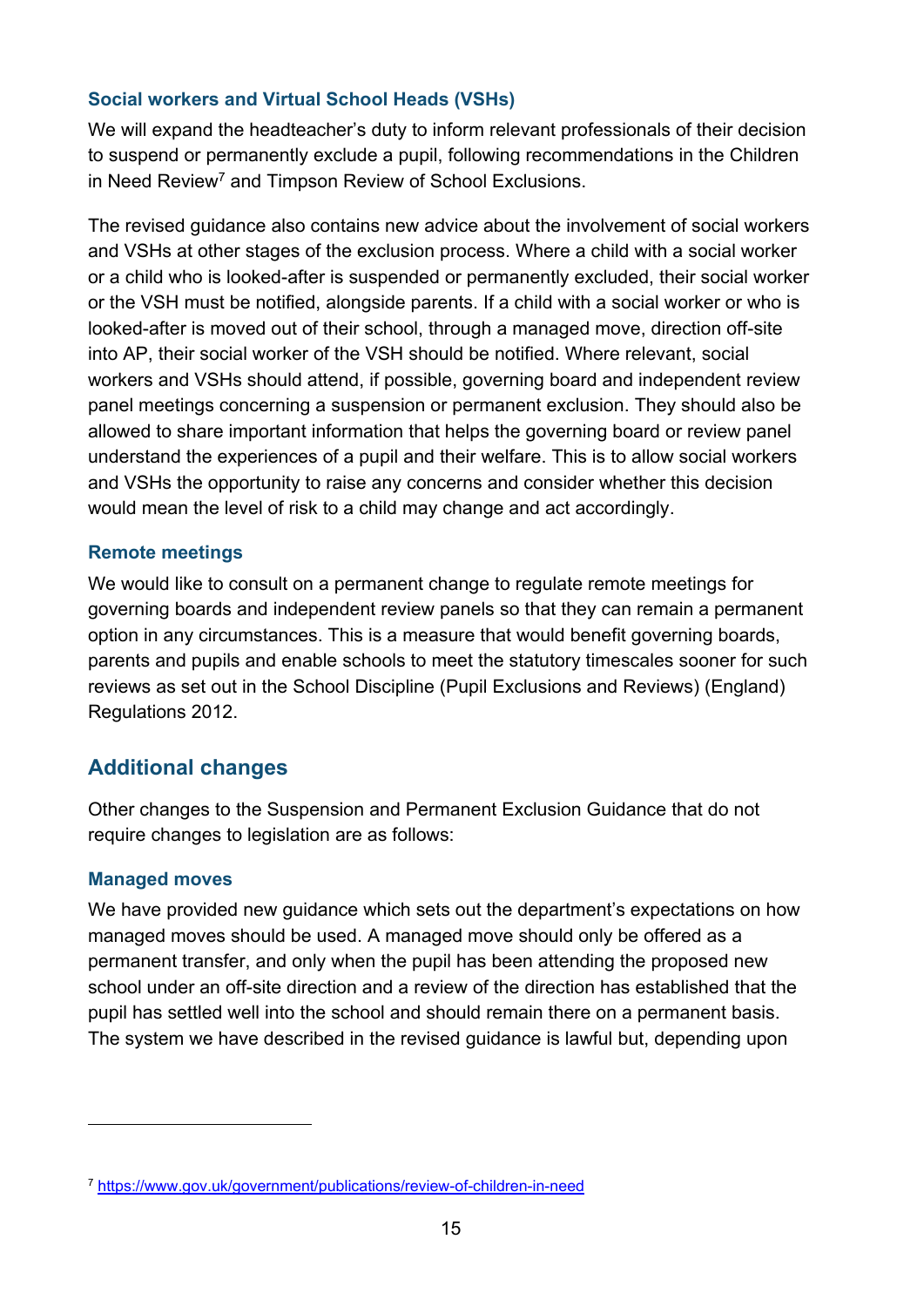responses to the consultation, we may decide to change the system and this may involve changing legislation.

#### **Data**

We have included guidance for governing boards around understanding their school's data to assist identifying any variation and disparity in the level of suspensions and permanent exclusions and pupil movements out of their school.

#### **Off-rolling**

A suspension or permanent exclusion, such as sending a pupil home 'to cool off', is unlawful when it does not follow the formal school exclusion process and regardless of whether it occurs with the agreement of parents. It would also be unlawful to exclude a pupil simply because they have additional needs or a disability that the school feels it is unable to meet, for reasons relating to academic attainment/ability or due to the failure of a pupil to meet specific conditions before they are reinstated, such as attending a reintegration meeting. If any of these unlawful exclusions are carried out and it leads to the deletion of a pupil's name from the register, this is known as 'off-rolling'.

## <span id="page-15-0"></span>**Questions**

#### <span id="page-15-1"></span>**Proposed changes to the regulations**

Paragraph 12 sets out how a headteacher may not bring a permanent exclusion to an end after it has begun. In addition, a headteacher may not end a suspension earlier than the agreed end-date once it has begun (that is, when the pupil is no longer attending school).

- **1. Do you agree with this proposed change in the law? If not, please explain why.**
- **2. Is the associated guidance at paragraph 12 sufficiently clear? If not, please explain why.**

Paragraph 54 introduces a deadline for the headteacher to notify the parents of a pupil's suspension or permanent exclusion, the reasons for this and the period of any suspension. The obligation to do this 'without delay' will remain, but the regulations will also specify that in no case must this take longer than three days.

- **3. Do you agree with this proposed change in the law? If not, please explain why.**
- **4. Is the associated guidance at paragraph 54 and throughout sufficiently clear? If not, please explain why.**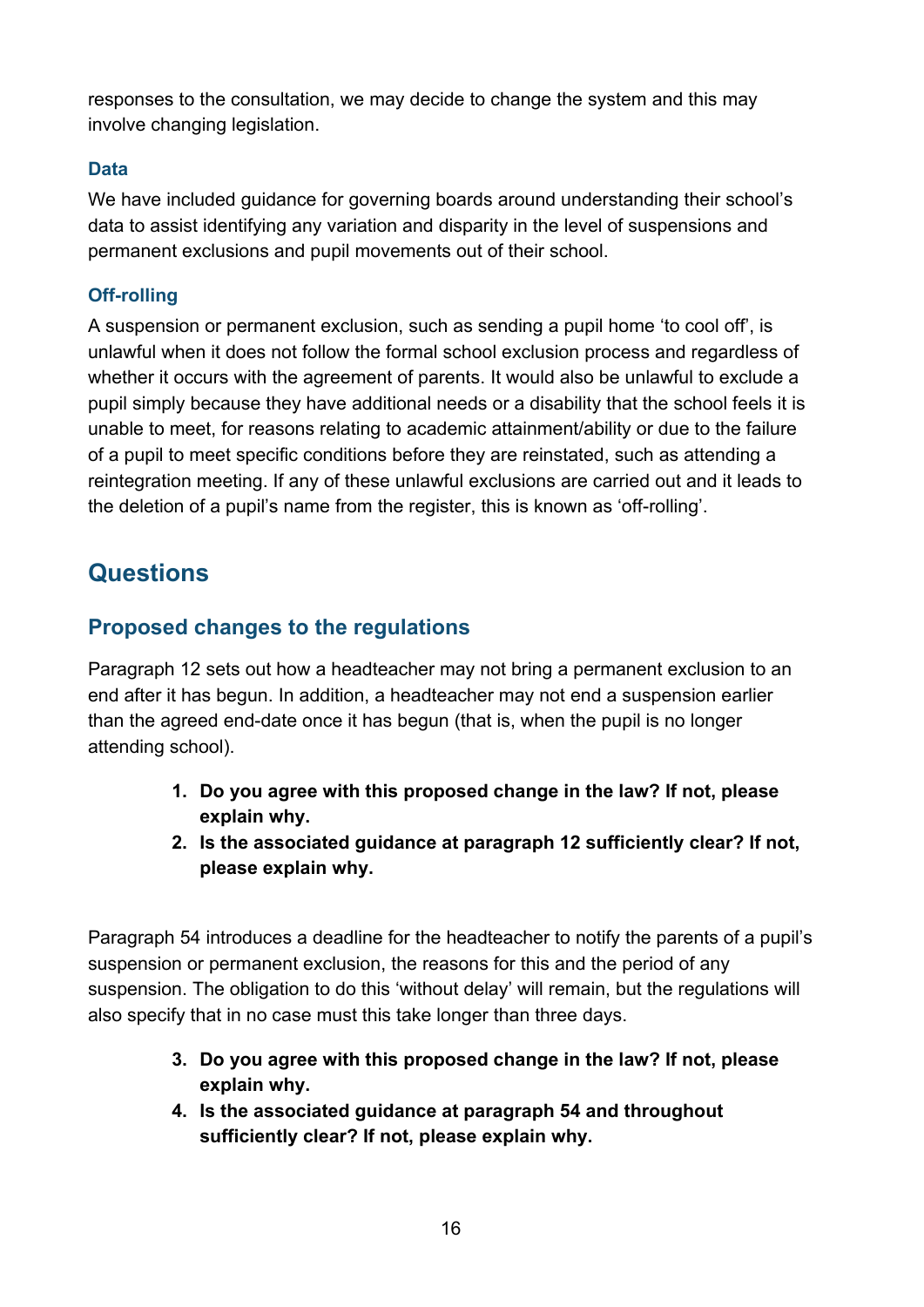Paragraph 68-70 expands the headteacher's duty to inform relevant professionals of their decision to suspend or permanently exclude to include social workers. As a result, if a pupil with a social worker is excluded, the social worker must be notified in writing and involved in the governing board meeting and independent review panel, where possible.

- **5. Do you agree with this change in the law? If not, please explain why.**
- **6. Is the associated guidance at paragraphs 68-70 sufficiently clear? If not, please explain why.**

Virtual School Heads (VSH) should already be closely involved with a school if a looked after child (LAC) is at risk of suspension or permanent exclusion. Paragraphs 68-70 extend the headteacher's duty to inform a VSH if a LAC is suspended or permanently excluded. If a LAC is excluded, the VSH must be notified in writing and, where possible, involved in the governing board meeting and independent review panel.

- **7. Do you agree with this change in the law? If not, please explain why.**
- **8. Is the associated guidance at paragraph 68-70 sufficiently clear? If not, please explain why.**

During the coronavirus pandemic when school attendance was restricted, the department amended the School Discipline (Pupil Exclusions and Reviews) (England) Regulations 2012 to regulate the use of remote meetings for governing board considerations of reinstatement and independent reviews. We are proposing to make these rules a permanent option in any circumstances. This is a measure that would benefit governing boards, parents and pupils and enable schools to meet the statutory timescales sooner for such reviews as set out in the School Discipline (Pupil Exclusions and Reviews) (England) Regulations 2012.

- **9. Do you agree with virtual meetings being made a permanent option under any circumstances? If not, please explain why.**
- **10.Do you think virtual meetings should be made at the request of the parent only? Please explain why.**

# <span id="page-16-0"></span>**Proposed non-statutory changes to the guidance**

We have sought to provide best practice on the use of managed moves and off-site direction and how they should be used as an early intervention measure for pupils at risk of exclusion. We have set out our expectation of the process and the safeguarding measures that should be put in place for pupils in paragraphs 31-43.

#### **11.To what extent is the process outlined clear and suitable for all involved? Please explain why.**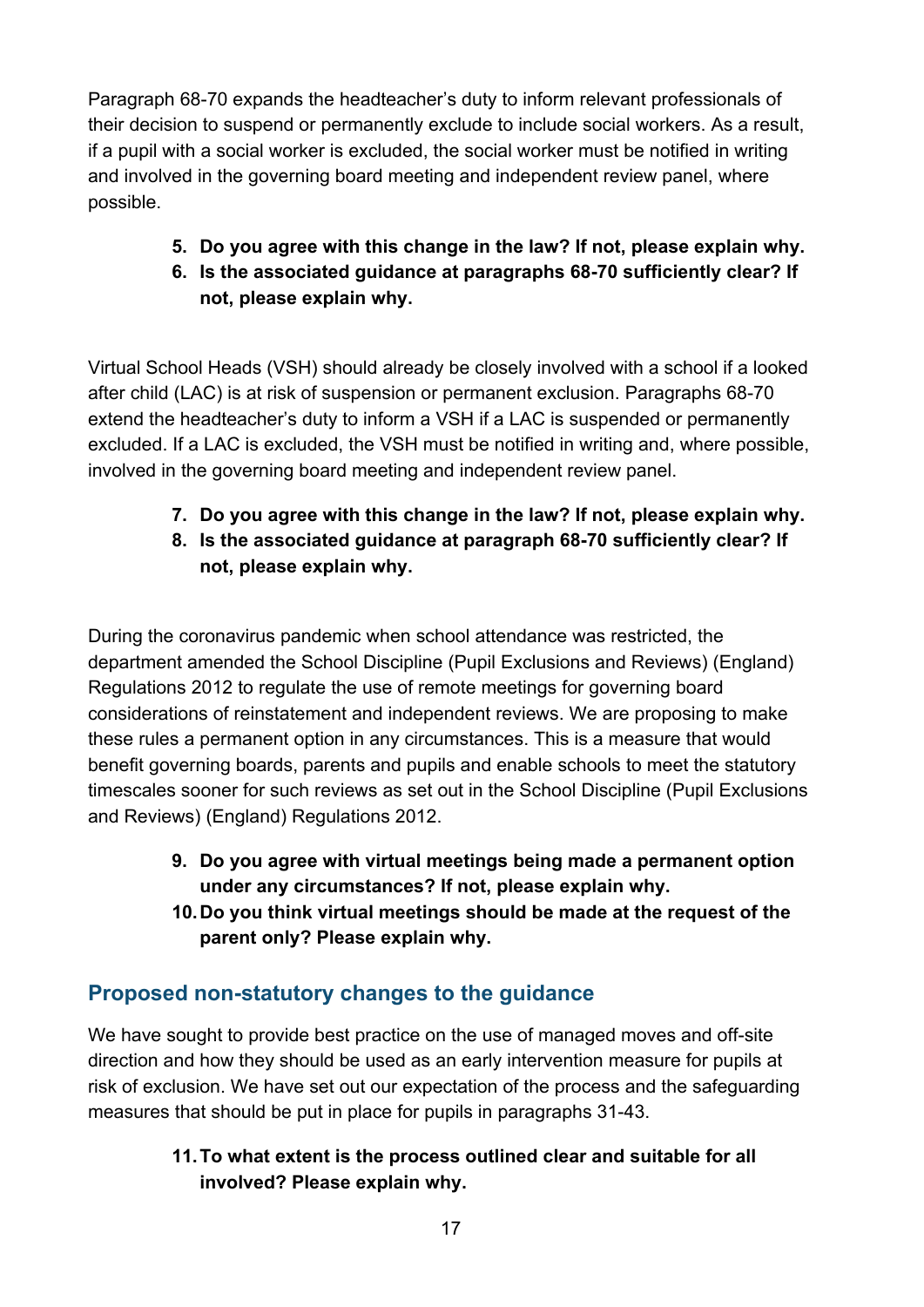**12. Please describe both the benefits and risks of introducing stricter oversight of pupil movements between education settings, such as a revised statutory framework for all pupil movement between education settings?**

#### **13.Following a period of suspension or off-site direction, what are the best approaches to reintegrating a pupil into a mainstream setting? Please explain why and copy and paste any relevant information.**

The guidance emphasises the importance of monitoring and understanding suspension and permanent exclusion data. Schools, local authorities, and local forums should work together to track and review the information on children who leave schools, by exclusion or otherwise, to establish a shared understanding of how the data on the characteristics of such children feeds local trends. Where patterns indicate possible concerns or gaps in provision, we expect headteachers and other local leaders to use this information to ensure they are effectively planning to meet the needs of all children.

#### **14.Do you agree with this revision? If not, please explain why.**

Throughout the revised guidance we have set out when and where pupils should be included in the suspension and permanent exclusion process.

#### **15.Is this sufficiently clear? If not, please explain why.**

The current limit on the total number of days a pupil can be suspended in a school year is 45 school days:

#### **16.Should this limit be changed or not? Please explain how and why. 17.What potential impact would there be if the 45-day limit for suspensions in a school year was reduced? Please explain why.**

To inform the wider special educational needs and disabilities (SEND) Review and Alternative Provision (AP) Reforms programme, we would like to understand more about the barriers to providing alternative provision before the sixth school day of a suspension or permanent exclusion. Your answers to the following questions will help us to understand what more we need to do to ensure timely support and education is put in place: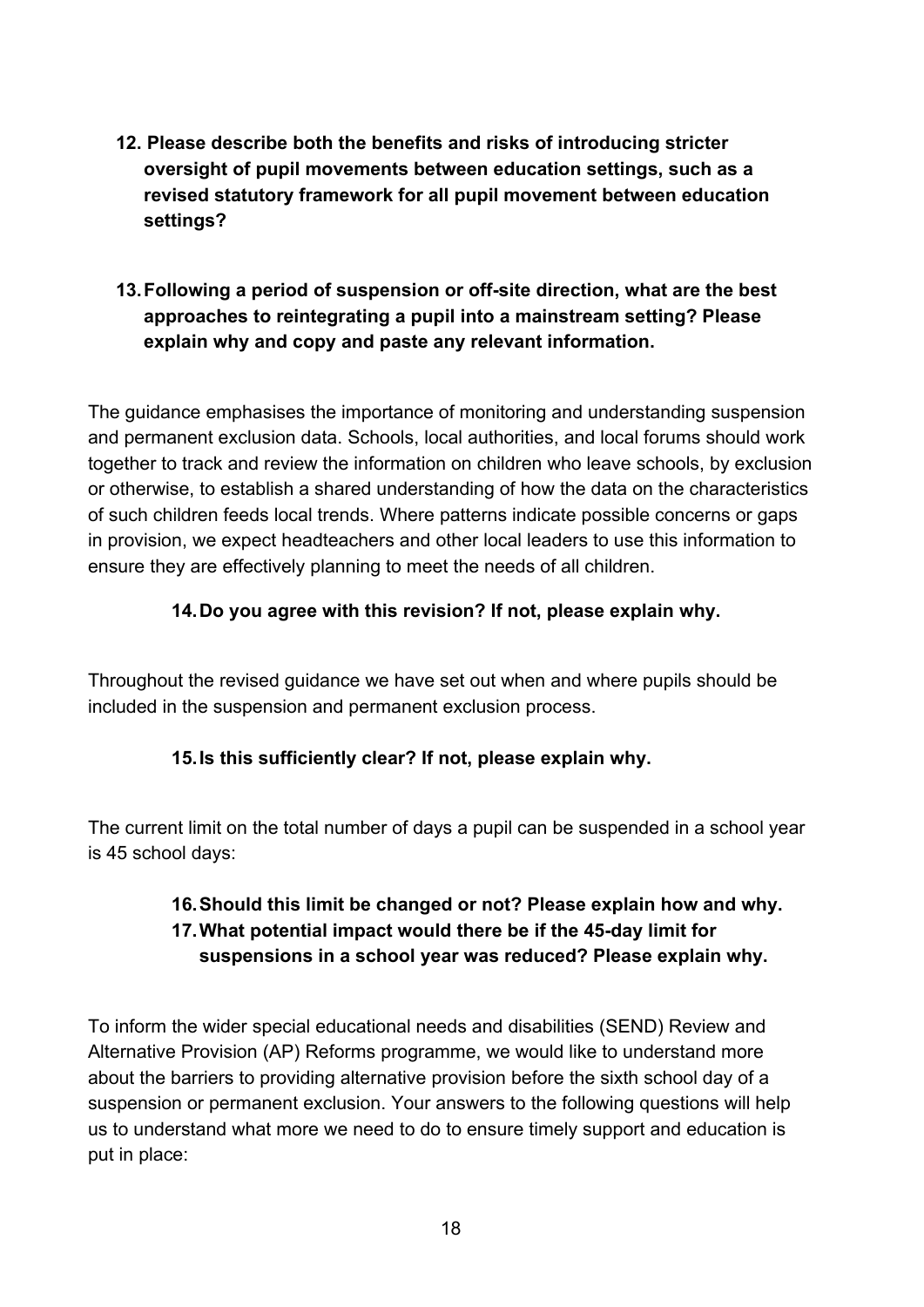- **18.In your experience, what continuity of education is provided following the suspension or permanent exclusion of a pupil before the sixth school day?**
- **19.What are the barriers to providing alternative provision before the sixth school day when a child is suspended or permanently excluded from school? Please explain why.**
- **20.Following a suspension or permanent exclusion, after how many school days should there be a requirement for schools to provide alternative provision for a pupil (currently 6 school days)? Please explain why.**

Recently, a High Court case considered the legal position for mandatory off-site education for the purpose of keeping pupils apart for safeguarding reasons. This case involved allegations of child-on-child sexualised behaviour by young pupils in a primary school setting. We need to consider, following the court's decision, whether it is right to suspend or permanently exclude based on safeguarding reasons rather than just disciplinary reasons. We would like to know how this will affect practice in schools and whether there is any further need to clarify or change the law or guidance in this area.

- **21. Do you think it is positive or negative that the Court has made it clear that pupils can be temporarily excluded for safeguarding reasons as described in the judgement? Please explain why.**
- **22.Are there any particular issues you feel are not covered in the revised**  *Suspension and Permanent Exclusion Guidance***?**

## <span id="page-18-0"></span>**Equality Act 2010 duties**

Under the Equality Act 2010, schools must not discriminate against, harass or victimise pupils because of: sex; race; disability; religion or belief; sexual orientation; pregnancy/maternity; or gender reassignment. The Suspension and Permanent Exclusion Guidance sets out how this must be taken into consideration when suspending or permanently excluding a pupil.

> **23.What do you consider to be the equalities impacts of the revised guidance on individuals with particular protected characteristics?**